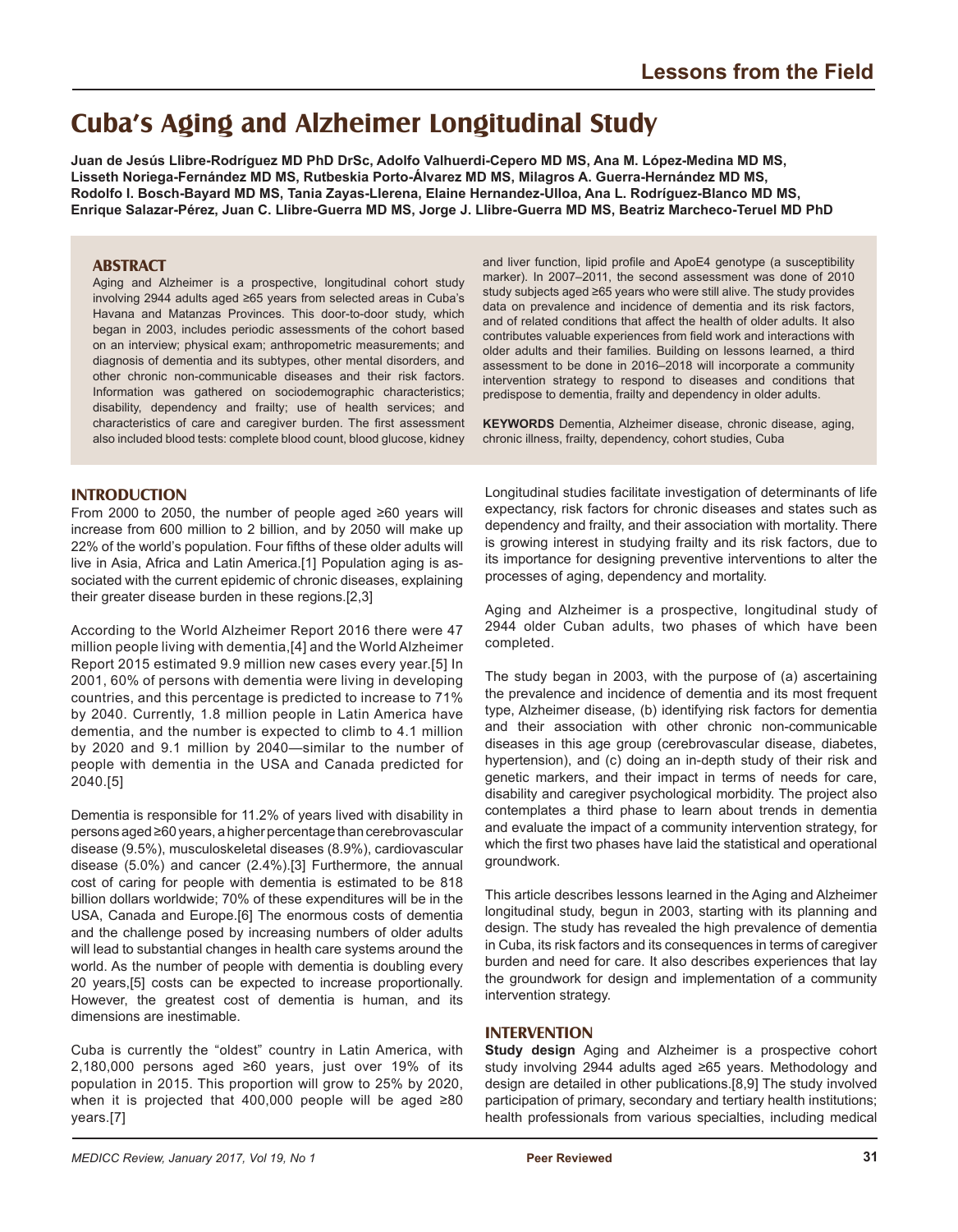## **Lessons from the Field**

and psychology students; and volunteers, groups and family associations that helped to recruit and encourage participants and their families.

Of the 2944 participants in the study, 2043 came from seven Havana Province polyclinic health areas and 901 from Milanés Polyclinic in the city of Matanzas. Polyclinics are primary health care institutions to which a number of family doctor-and-nurse offices report and that provide services in primary care specialties, including pediatrics, gynecology, psychiatry, internal medicine, psychology, rehabilitation, imaging, clinical laboratory and dentistry.[10] Participating polyclinics in Havana Province (municipality in parentheses) were: 19 de Abril (Plaza); Ana Betancourt (Playa); Cristóbal Labra (La Lisa); 27 de Noviembre, Ramón González Coro and José M. Portuondo (all in Marianao); and 14 de Junio Polyclinic (10 de Octubre).

**Instruments** The assessment protocol was based on the 10/66 Dementia Research Group questionnaire involving a structured interview covering sociodemographic characteristics, health status, lifestyles and risk factors;[8,9] a physical exam, which included a neurological study; and an interview with a reliable informant (who, in the judgment of the family and surveyor, best knew the participant, and who in most cases was a relative living in the home, and the primary caretaker). All materials, questionnaires and assessments had been previously validated to permit their utilization in populations with different cultures and educational levels. The final version was reviewed by a steering committee (project head and principal investigators for content areas). A procedural manual and a training video for physical and neurological exams were prepared. In each phase, all researchers and participants from the health area received an intensive one-week training given by the senior researcher on use of the instruments and surveys. Instruments were administered by these trained medical specialists, with support from psychology and medical students.[9]

Interviews and questionnaire administration were done in participants' homes, lasting an average of 1½–2 hours. A specialist in the research group reviewed 5% of interviews, randomly selected, for quality control. Interviews and physical exams were done in a single visit. Table 1 shows the main variables and instruments used in the two previous assessments and for the assessments to be done in 2016–2018, incorporating lessons learned.

**Data processing and analysis** Interviewers entered questionnaire data and responses in Epidat (version 3.1) software, and then exported the information to SPSS (version 18).

E Añé **Table 1: Variables and aspects probed in assessments for the Aging and Alzheimer Study, by study phase** 

| ., כי                                                                                                                      | $2003 -$<br>2006 | $2007 -$<br>2011 | $2016 -$<br>2018* |
|----------------------------------------------------------------------------------------------------------------------------|------------------|------------------|-------------------|
| Sociodemographic characteristics                                                                                           |                  |                  |                   |
| Age, sex, marital status, educational level                                                                                | $\mathsf{x}$     | X                | X                 |
| Housing conditions                                                                                                         | X                | x                | x                 |
| Socioeconomic factors: best occupation (own and spouse's),                                                                 | X                | X                | $\mathsf{x}$      |
| current occupation, income amount and sources, housing                                                                     |                  |                  |                   |
| quality and household amenities                                                                                            |                  |                  |                   |
| Information collected in participant interview                                                                             |                  |                  |                   |
| Birth and early years                                                                                                      | X                | X                | $\mathsf{x}$      |
| Current circumstances                                                                                                      | x                | x                | x                 |
| Social networks                                                                                                            | X                | X                | X                 |
| Socioeconomic status                                                                                                       | x                | x                | x                 |
| Morbidity (dementia, diabetes mellitus, cerebrovascular<br>disease, hypertension, ischemic heart disease, depression),     | X                | $\mathsf{x}$     | X                 |
| according to established criteria                                                                                          |                  |                  |                   |
| Disability (WHODAS-II) and dependency[11]                                                                                  | x                | x                | x                 |
| Reproductive health                                                                                                        | X                | $\mathsf{x}$     | X                 |
| Unhealthy habits, nutrition and lifestyles                                                                                 | x                | x                | x                 |
| Health service utilization                                                                                                 | $\mathsf{x}$     | X                | X                 |
| Quality of life (DEMQOL)[12]                                                                                               |                  | x                | x                 |
| <b>Cognitive function</b>                                                                                                  |                  |                  |                   |
| CSI'D'[13]                                                                                                                 | x                | x                | x                 |
| 10-word recall test (CERAD)[14]                                                                                            | X                | $\mathsf{x}$     | $\mathsf{x}$      |
| Mental health (GMS-version B3)[15]                                                                                         | x                | x                | x                 |
| <b>Physical exam</b>                                                                                                       |                  |                  |                   |
| Neurological exam                                                                                                          | x                | x                | x                 |
| Physical assessment (anthropometric measurements, weight,                                                                  | X                | X                | X                 |
| height, pulse/blood pressure)                                                                                              |                  |                  |                   |
| Cerebrovascular disease assessment                                                                                         | x                | x                | x                 |
| <b>Frailty assessment</b>                                                                                                  |                  |                  |                   |
| (dynamometry, spirometry)                                                                                                  |                  |                  | X                 |
| Vision, hearing                                                                                                            |                  |                  | x                 |
| <b>Biological assessment</b>                                                                                               |                  |                  |                   |
| Hematology, whole blood count (hemoglobin, hematocrit,<br>differential, MCV, MCH, MCHC)                                    | x                | x                | x                 |
| Blood biochemistry (fasting blood sugar, cholesterol and<br>fractions, triglycerides, albumin, total protein, thyrotropin) | X                | X                | X                 |
| Genotype (ApoE4)                                                                                                           | x                |                  | x                 |
| Biomarkers of aging (cytokines, telomere length, testosterone)                                                             |                  |                  | X                 |
| Information collected in caregiver-informant interview                                                                     |                  |                  |                   |
| Participant background                                                                                                     | X                | X                | X                 |
| Caregiver questionnaire                                                                                                    | x                | x                | x                 |
| CSI'D', informant section[13]                                                                                              | X                | X                | X                 |
| HAS-D[16]                                                                                                                  | x                | x                | x                 |
| Psychological and behavioral symptoms of dementia (NPI)[17]                                                                | X                | X                | X                 |
| Quality of life (DEMQOL)[12]                                                                                               |                  | x                | x                 |
| Verbal autopsy                                                                                                             |                  | X                | X                 |
| *Measurements to be considered in the 2016–2018 assessment                                                                 |                  |                  |                   |
| CERAD: The Consortium to Establish a Registry for Alzheimer's Disease                                                      |                  |                  |                   |

CERAD: The Consortium to Establish a Registry for Alzheimer's Disease CSI'D': Community Screening Instrument for Dementia DEMQOL: Dementia quality of life questionnaire GMS: Geriatric Mental State Examination HAS: History and Aetiology Schedule MCH: mean corpuscular hemoglobin MCHC: mean corpuscular hemoglobin concentration MCV: mean cell volume NPI: Neuropsychiatric Inventory WHODAS: World Health Organization Disability Assessment Schedule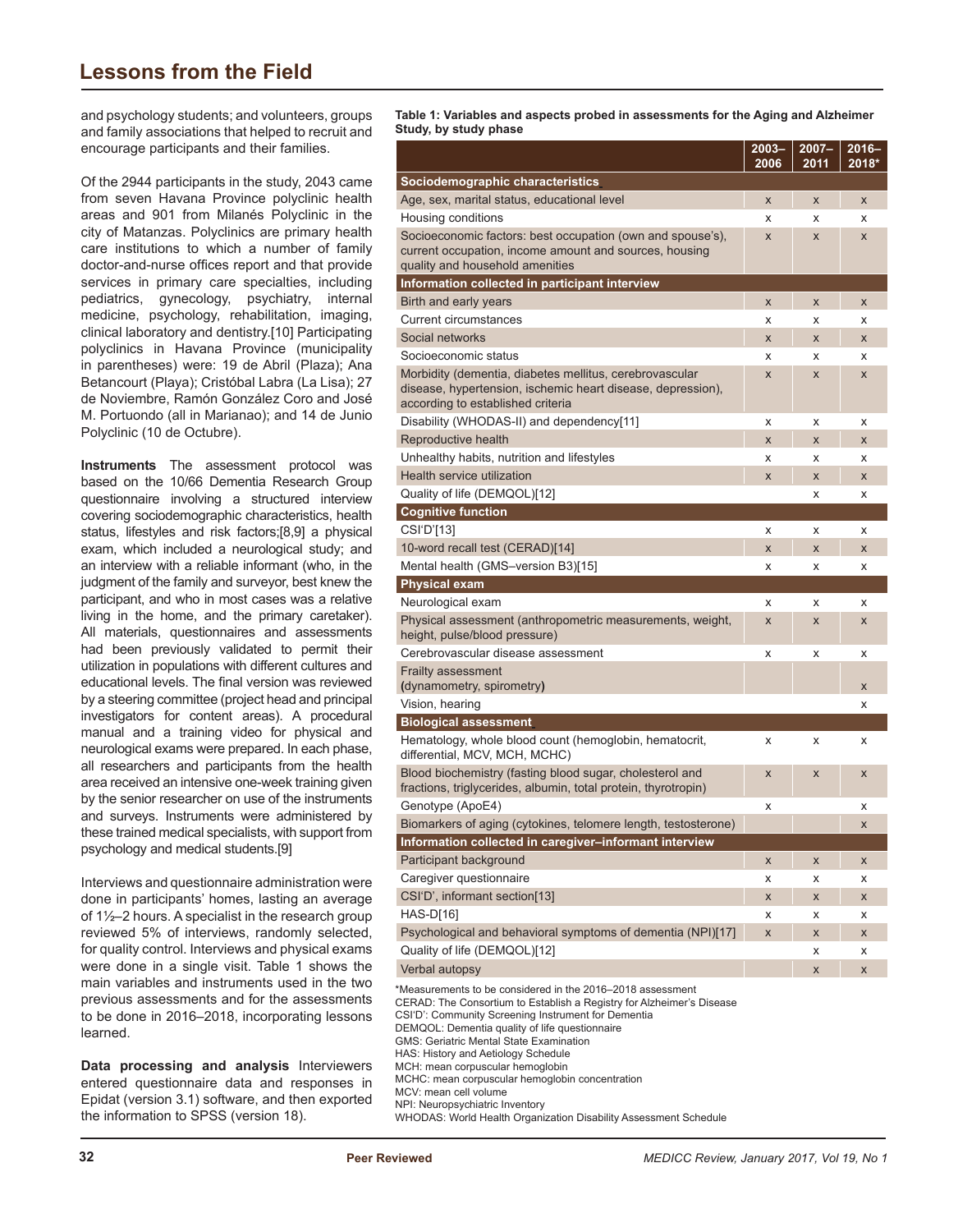**Ethics** The study protocol was approved by the Medical University of Havana's Ethics Committee and by those of each polyclinic. During home visits, participants and their families received information sheets that explained the study, benefits of participation, absence of risk, and data confidentiality, and assured them that they could withdraw from the study at any time without affecting relations with their health care team. Once so informed, participants and family members provided written consent.

### **LESSONS LEARNED**

To our knowledge, the Aging and Alzheimer project is the largest longitudinal study of older adults in the Cuban population. It has produced estimates of prevalence, incidence and risk factors for dementia and associated comorbidities (including cerebrovascular disease, diabetes mellitus, ischemic heart disease and hypertension), and conditions such as frailty, disability and dependency.

Sociodemographic characteristics and results of the first assessment done in 2003–2006 of 2944 participants have been published.[9,18] Using 10/66 criteria, prevalence of dementia syndrome in adults aged ≥65 years was estimated to be 10.8% (women 11.6%, 95% CI 10.3%–13.1%; men 9.2%, 95% CI 7.6%–11.2%). Using DSM-IV criteria, overall prevalence was estimated to be 6.4% (women 7.1%, 95% CI 6.1%–8.4%; men 5.2%, 95% CI 4.0%–6.7).

Alzheimer disease is the most frequent cause of dementia, followed by vascular dementias. Age-specific DSM-IV prevalence rates are slightly higher in Cuba (with an age- and sex-standardized morbidity ratio of 1.08) than those reported in the EURODEM study, a meta-analysis of 14 European studies.[18]

Prevalence of chronic non-communicable diseases in participating older adults is high (Table 2); in decreasing order of frequency, they are: hypertension, diabetes mellitus, ischemic heart disease, dementia

| Table 2: Chronic non-communicable diseases and other health |  |
|-------------------------------------------------------------|--|
| conditions in the first assessment                          |  |

|                                              | n (%)       |  |  |  |
|----------------------------------------------|-------------|--|--|--|
| Population aged ≥65 years                    | 2944        |  |  |  |
| Chronic diseases and other health conditions |             |  |  |  |
| Dementia                                     | 320 (10.9)  |  |  |  |
| Diabetes mellitus                            | 543 (18.4)  |  |  |  |
| Cerebrovascular disease                      | 230(7.8)    |  |  |  |
| Hypertension                                 | 2144 (72.8) |  |  |  |
| Ischemic heart disease                       | 415(14.1)   |  |  |  |
| Depression                                   | 144 (4.9)   |  |  |  |
| Need for care                                | 187(6.4)    |  |  |  |
| Frailty                                      | 635 (21.6)  |  |  |  |
| Anemia ( $MD = 589$ )                        | 449 (19.1)  |  |  |  |
| Comorbidities (MD = 7)                       |             |  |  |  |
| 0                                            | 1266 (43.1) |  |  |  |
| $1 - 2$                                      | 1380 (47.0) |  |  |  |
| $\geq$ 3                                     | 291 (9.9)   |  |  |  |
| <b>Risk factors</b>                          |             |  |  |  |
| Smoking (current or former) ( $MD = 11$ )    | 1620 (55.2) |  |  |  |
| At-risk drinking ( $MD = 9$ )                | 105(3.6)    |  |  |  |
| Central obesity (MD = 23)                    | 1063 (36.4) |  |  |  |
| MD: missing data                             |             |  |  |  |

and cerebrovascular disease. A little over one-filter or patients were<br>diagnosed as frail, 19.1% were anemic and 6.4% needed care most and cerebrovascular disease. A little over one-fifth of patients were of the time; 56.9% of interviewees had ≥1 illness.[19]

In 2007–2011 a second assessment was done of the cohort, composed of 2010 surviving participants from the first assessment who gave their consent, with 4.1 years of followup. Annual dementia incidence was 21.2 per 1000 population aged ≥65 years. Dementia was associated with different risk factors, in particular: advanced age (RR 1.79, 95% CI 1.37%–2.39%), hypertension (RR 1.35, 95% CI 1.02%–2.37%), cerebrovascular disease (RR 2.84, 95% CI 1.20%–6.72%), carrying one or two alleles of the ApoE4 gene (RR 1.93, 95% CI 1.03%–3.81%), Parkinsonian signs (RR 1.18, 95% CI 1.05%–1.33%) and mild cognitive impairment (RR 2.21, 95% CI 1.12%–4.93%). Higher educational level was a protective factor (RR 0.77, 95% CI 0.67%–0.98%).[18] Dementia incidence was similar to that reported by the Canadian Study of Health and Aging, the most extensive longitudinal study of adults aged ≥65 years in the world, which reported an annual incidence of 21.8 per 1000 women and 19.1 per 1000 men.[20]

In 2011–2013, the study analyzed, among other variables, frailty and dependency associated with dementia and other chronic diseases of aging, as well as mortality. Prevalence of frailty syndrome was 21.6% (95% CI 17.9%–23.8%). This syndrome was associated with increasing age, anemia and comorbidity. Incidence of dependency was 33.1 per 1000 population/year (95% CI 29.1%–37.6%) and mortality was 55.1 per 1000 population/year. Advanced age, male sex, lower lifetime occupational status, dependency, frailty syndrome, dementia, depression, cerebrovascular disease and diabetes were associated with higher risk of death.[21]

More than any other physical or mental illness, dementia has two important consequences that in turn have a social impact on older adults: need for care, and family members being obliged to stop working to assume the caregiver role. It is also the source of great psychological strain on caregivers.[18]

One limitation of the study is that its results cannot be generalized to all of Cuba. However, the strategy of surveying the entire population in selected areas increases the response rate (above 95% for both the first and second assessments) and facilitates longitudinal followup. Having specialized personnel administer a standardized questionnaire in a single visit is a strength of the study. This protocol was validated for the Cuban population and case followup confirmed reliability and validity of the diagnosis and information obtained.[19] This enabled us to obtain detailed information on participants' physical and mental health, risk factors, need for care and impact on families and on society.

The results have contributed to better knowledge of dementia and associated comorbidity patterns in the older adults, at a time when we are seeing accelerated demographic aging and an epidemiological transition in Cuba. They imply the urgent need to implement intervention and prevention strategies for various agerelated conditions, in particular, disability, frailty and dependency. The demonstration of feasibility and validity of a design free of transcultural or educational bias in a one-phase diagnostic protocol for epidemiological studies of dementias is unprecedented in Cuba.

Furthermore, having evidence of the number of ill people in a community and the impact this has, has raised awareness among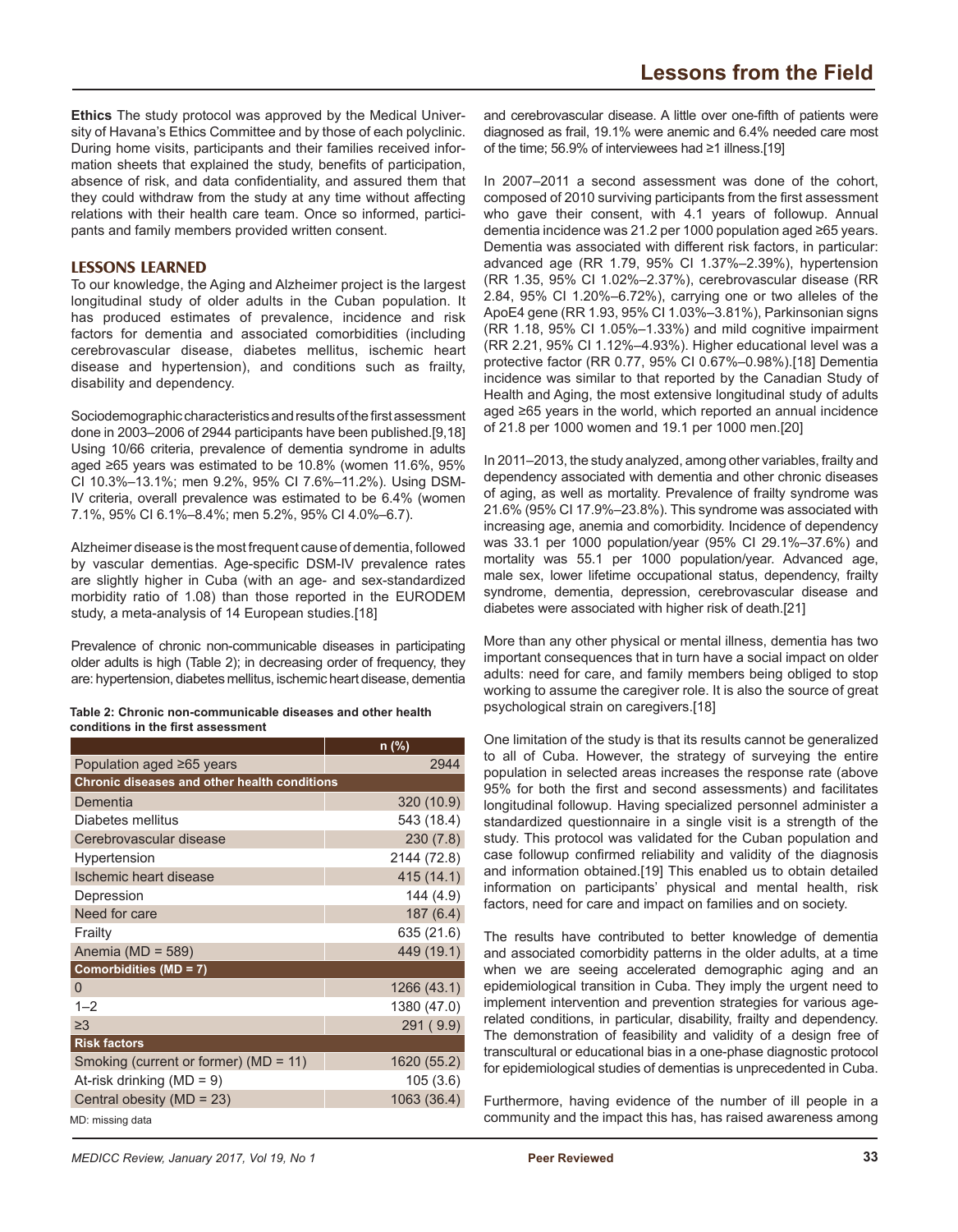### **Lessons from the Field**

the public and policymakers responsible for addressing this growing health problem.

The study demonstrates that levels of stress and burden on caregivers of people with dementia are as high as those typically reported in developed countries, despite strong traditions and extended families in Cuban society.[19] A five-session education and training intervention program for caregivers has been developed, particularly useful because it can be taught by nurses, medical students and social workers; it is expected to be validated in phase three of the study.

Cognitive stimulation therapy for people with mild cognitive impairment and early-stage dementia has been provided as part of these population studies. Also, as part of the project, two university extension programs were created (the Alois Alzheimer Program at the Medical University of Havana and the "Healthy Mind in a Healthy Body" Integration program at the Medical University of Matanzas) that link students to research and community intervention not only for dementias, but also for other frequent diseases and conditions of aging, including their prevention, early diagnosis and help for families.

As a result of lessons learned, a third assessment will be conducted in 2016–2018, in the same study areas. Using a new census, 3000 persons aged ≥65 years will be selected, including earlier study participants who are still alive. The protocol will be similar to the one used for the preceding assessments, with the addition of tests to diagnose frailty syndrome (dynamometry, spirometry), along with blood sampling for supplementary testing and detection of biological markers for dementia, frailty and immunosenescence. The objective of the study's third phase is to learn about changes in dementia prevalence a decade after the baseline study and to provide more in-depth study of conditions such as frailty and dependency and their relationship to Cuba's demographic aging and health transition.

Another lesson learned is the need to evaluate the effectiveness of a community intervention strategy for primary health care for frail and dependent older adults, to address illnesses and conditions that predispose to dementia, frailty and dependency in older adults. This is why older adults diagnosed as frail and dependent will receive a care program. This will be a horizontal intervention delivered by nurses and nonprofessional health workers (including medical students) under the supervision of primary care physicians. It will target disabilities (immobility/ inactivity syndrome, malnutrition, incontinence, impaired vision and hearing, behavioral symptoms and depression) that coexist with other comorbidities and chronic non-communicable diseases. \_ M\_

#### **REFERENCES**

- United Nations Department of Economic and Social Affairs (UNDESA), Population Division. World Population Prospects: the 2012 Revision. Highlights and Advanced Tables. Working Paper No. ESA/P/WP/. 228. New York: United Nations; 2013. 94 p.
- 2. Abegunde DO, Mathers CD, Adam T, Ortegon M, Strong K. The burden and costs of chronic diseases in low-income and middle-income countries. Lancet. 2007 Dec 8;370(9603):1929–38.
- 3. Prince MJ, Wu F, Guo Y, Gutiérrez Robledo LM, O'Donnell M, Sullivan R, et al. The burden of disease in older people and implications for health policy and practice. Lancet. 2015 Feb 7;385(9967):549–62.
- 4. Alzheimer's Disease International. World Alzheimer Report 2016—Improving healthcare for people living with dementia: Coverage, quality and costs now and in the future [Internet]. London: Alzheimer's Disease International; 2016 [cited 2016 Sep 20]. 140 p. Available from: http:// www.alz.co.uk/research/world-report-2016
- 5. Prince M, Wimo A, Guerchet M, Ali GC, Wu YT, Prina M. World Alzheimer Report 2015. The Global Impact of Dementia. An analysis of prevalence, incidence, cost and trends [Internet]. London: Alzheimer's Disease International; 2015 Aug [cited 2016 Sep 20]. 92 p. Available from: http://www.alz.co.uk/research/world-report-2015
- 6. Wimo A, Prince M. World Alzheimer Report 2010: The Global Economic Impact of Dementia [Internet]. London: Alzheimer's Disease International; 2010 [cited 2016 Sep 17]. Available from: http://www.alz.co.uk/research/world-report-2010
- 7. National Health Statistics and Medical Records Division (CU) [Internet]. Anuario Estadístico de Salud 2015. Havana: Ministry of Public Health (CU); 2015 [cited 2016 Apr 25]. 208 p. Available from: http://files.sld.cu/dne/2016/04/07/anuario -estadistico-de-salud-2015/. Spanish.
- 8. Prince M, Ferri CP, Acosta D, Albanese E, Arizaga R, Dewey M, et al. The protocols for the 10/66 Dementia Research Group population-based

research programme. BMC Public Health. 2007 Jul 20;7:165.

- 9. Llibre Rodríguez JJ, Ferri CP, Acosta D, Guerra M, Huang Y, Jacob KS, et al. Prevalence of dementia in Latin America, India, and China: a population-based cross-sectional survey. Lancet. 2008 Aug 9;372(9637):464–74.
- 10. Gorry C. Primary care forward: raising the profile of Cuba's nursing profession. MEDICC Rev. 2013 Apr;15(2):5–9.
- 11. Rehm J, Ustun TB, Saxena S, Nelson CB, Chatterji S, Ivis F, et al. On the development and psychometric testing of the WHO screening instrument to assess disablement in the general population. Int J Methods Psychiatric Res. 1999 Jun;8(2):110–22.
- 12. Smith SC, Lamping DL, Banerjee S, Harwood R, Foley B, Smith P, et al. Measurement of healthrelated quality of life for people with dementia: development of a new instrument (DEMQOL) and an evaluation of current methodology. Health Technol Assess. 2005 Mar;9(10):1–93.
- 13. Hall KS, Hendrie HH, Brittain HM, Norton JA, Rodgers DD, Prince CS. The development of a dementia screening interview in two distinct languages. Int J Methods Psychiatric Res. 1993;3:1–28.
- Morris JC, Heyman A, Mohs RC, Hughes JP, van Belle G, Fillenbaum G, et al. The Consortium to Establish a Registry for Alzheimer's Disease (CERAD). Part I. Clinical and neuropsychological assessment of Alzheimer's disease. Neurology. 1989 Sep;39(9):1159–65.
- 15. Copeland JRM, Dewey ME, Griffith-Jones HM. A computerized psychiatric diagnostic system and case nomenclature for elderly subjects: GMS and AGECAT. Psychol Med. 1986 Feb;16(1):89–99.
- 16. Dewey ME, Copeland JR. Diagnosis of dementia from the history and aetiology schedule. Int J Geriatr Psychiatry. 2001 Sep;16(9):912–7.
- 17. Kaufer DI, Cummings JL, Ketchel P, Smith V, MacMillan A, Shelley T. Validation of the NPI-Q, a brief clinical form of the Neuropsychiatric In-

ventory. J Neuropsychiatry Clin Neurosci. 2000 Spring;12(2):233–9.

- 18. Llibre Rodríguez JJ, Valhuerdi A, Sánchez II, Reyna C, Guerra MA, Copeland JRM, et al. The prevalence, correlates and impact of dementia in Cuba. A 10/66 Group population-based survey. Neuroepidemiology. 2008;31(4):243–51.
- 19. National Council of Scientific Societies (CU). Libro Premio Anual de la Salud, 2011. 36th ed [Internet]. Havana: Editorial Ciencias Médicas; 2012 [cited 2016 Sep 15]. Chapter, Categoría Investigación Aplicada. Prevalencia, incidencia y factores de riesgo de síndrome demencial en adultos mayores de La Habana y Matanzas. p. 54–65. ISBN: 978-959-212-778-4. Available from: http://www.bvs.sld.cu/libros/premio\_anual 2011/emplane%20premio%202011\_completo .pdf. Spanish.
- 20. The incidence of dementia in Canada The Canadian Study of Health and Aging Working Group. Neurology. 2000 Jul 12;55(1):66–73.
- 21. Llibre JJ, López AM, Valhuerdi A, Guerra M, Llibre-Guerra JJ, Sánchez YY, et al. Frailty, dependency and mortality predictors in a cohort of Cuban older adults, 2003–2011. MEDICC Rev. 2014 Jan;16(1):24–30.

#### **THE AUTHORS**

**Juan de Jesús Llibre-Rodríguez** (Corresponding author: mguerra@infomed.sld.cu), internist with a doctorate in medical sciences and advanced doctorate in science. Full professor and senior researcher, Alzheimer Studies Center, Finlay-Albarrán Faculty of Medical Sciences, Medical University of Havana (UCMH), Cuba.

**Adolfo Valhuerdi-Cepero,** internist with a master's degree in emergency medicine. Assistant professor, Faustino Pérez Clinical– Surgical University Hospital, Matanzas, Cuba.